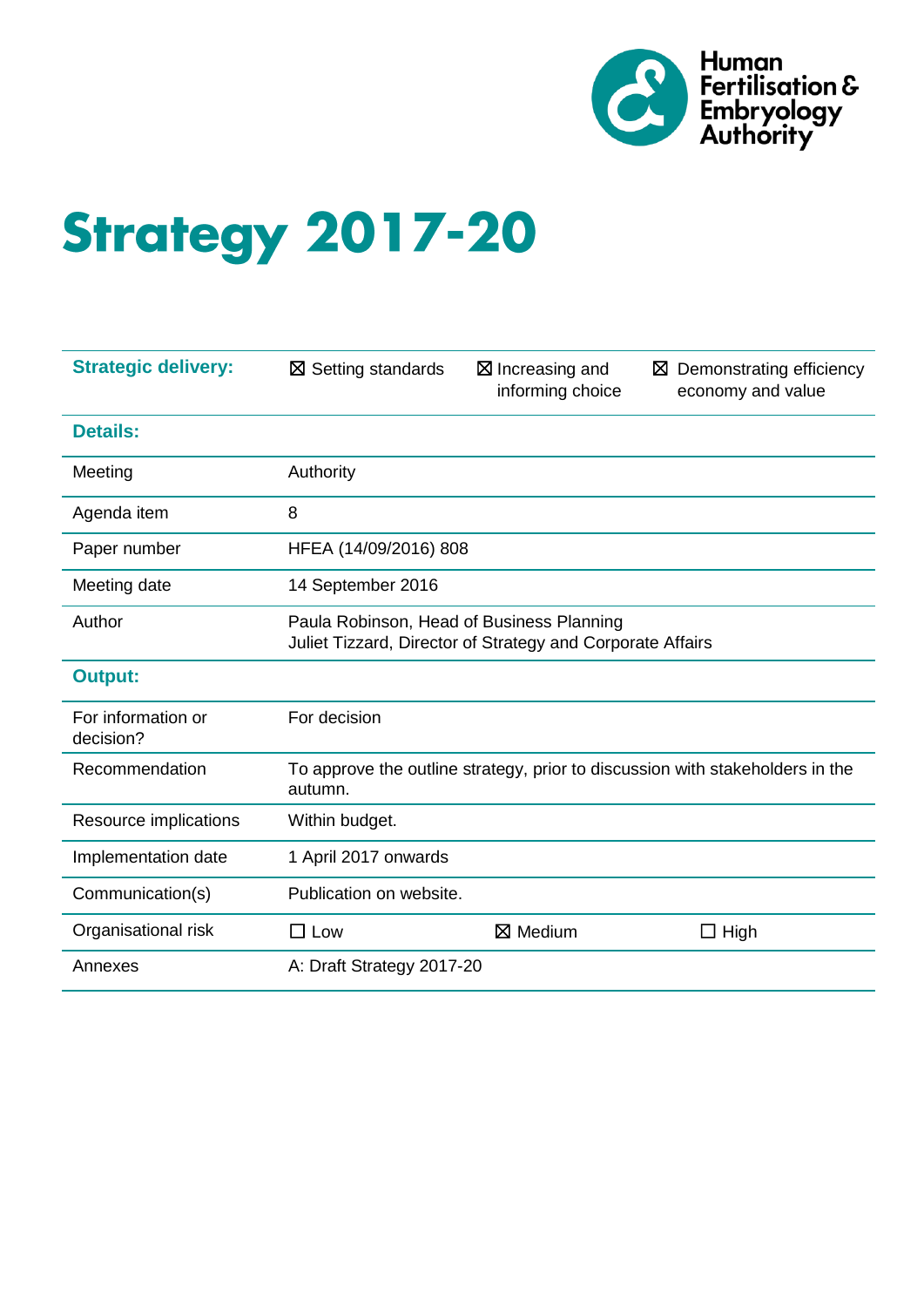#### **Background** 1.

- **1.1.** Earlier this year, the Authority started to consider the next phase of its strategy, which will run from 2017 to 2020. We have prepared an early outline of the strategy (annex A), informed by workshops and discussions with Authority members and staff. This paper presents a draft strategy to be opened up for feedback and comments during the autumn.
- **1.2.** Our existing strategy the first for some years has brought us a long way towards achieving our vision of high quality care for everyone affected by assisted reproduction. By April 2017, we will have a promising range of assets and capabilities at our disposal, some of them new:
	- Good stakeholder networks and more patient input
	- A good understanding of what various users want and need
	- New information for patients, published primarily though our website
	- A redesigned Choose a Fertility Clinic service, making clear to patients what high quality means in a clinic
	- A new Register database, enabling greater analysis
	- A new clinic portal and data submission system
	- An established process for assessing the safety and efficacy of existing and new treatments
	- Effective regulatory tools (Code of Practice, inspection approaches) and methods for helping the sector learn and improve
	- Inspection and monitoring information about clinics, and potential to analyse this more deeply
	- A warmer tone and refreshed brand
	- New communications strategy incorporating social media
	- The funding we need to operate
	- A dedicated and talented workforce.
- **1.3.** These assets put us in a great position to take the next step in our ambitions for high quality care. We will need to develop new approaches and processes in the next three years. But what we have done in 2014-17 will enable us to work with patients and with clinics to improve services and, crucially, the experience of care.

#### $2.$ **Strategy 2017-2020**

2.1. At the centre of the new strategy is our ongoing vision for **high quality care for everyone affected by assisted reproduction**. Based on our research during the current strategy, we have identified stages along the patient and donor pathway and set out their needs at each stage. We have also developed three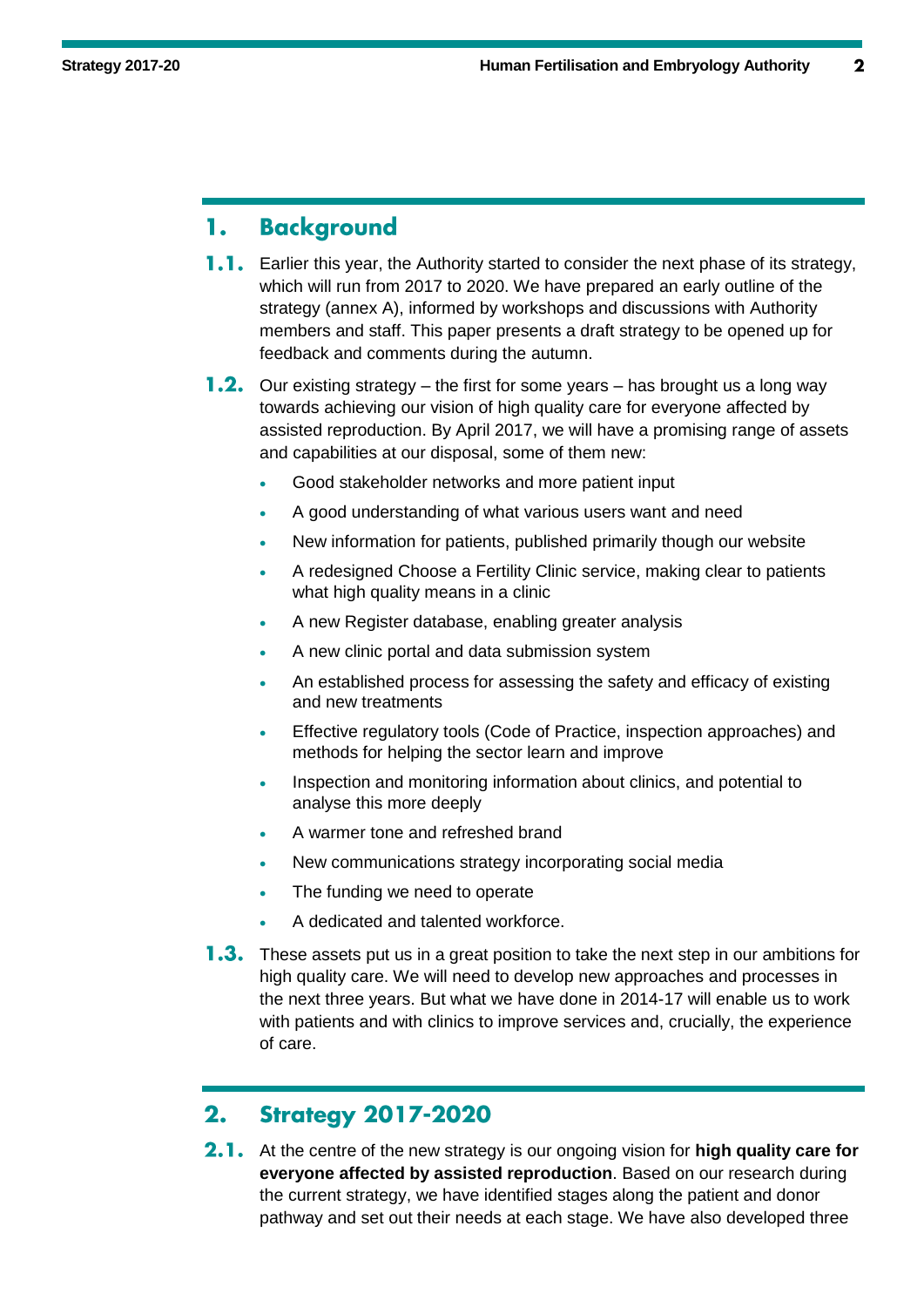main areas of strategic focus, based on the 'quality' diagram discussed in earlier workshops:

- Consistent support and outcomes for patients
- Safe, ethical, effective, proven treatment
- **Improving standards through intelligence.**

#### **Audience**

2.2. Based on earlier discussions, we have focused on existing and prospective patients, donors and donor conceived people. Although we also want to reach the general public (and future fertility patients and donors), there is still much to do with 'our' public, so our strategic aims and benefits start with our main audiences.

#### **Donor conception**

- 2.3. We have situated our ambitions for donor conception patients and for donors within the strands of the strategy relating to support throughout treatment, good experience of care and evidence-based, effective treatments. This will enable us to stay focused on high quality care for everyone.
- 2.4. When we started work on our donation strategy back in 2012, we needed a separate campaign (which became known as Lifecycle) because we were seeking to reach new audiences (such as those thinking about going abroad for treatment). However, with our new website and tone of voice, and a willingness to reach that wider patient audience, there is much less justification for a dedicated donation campaign and the resources to support it.
- 2.5. Re-registration of donors is an important area, and an option that we will highlight on our website and through other channels. Doing more on improving re-registration rates, such as reaching past donors who have moved on and no longer follow the fertility sector, would require a sustained effort with significant advertising and PR costs (£50,000 plus), and we have therefore decided this would not be practical, for resource reasons.

#### **Our own role**

2.6. As a regulator, our role should be both to raise the bar and to push the bar for clinics. We can raise the bar by driving up sector standards to encourage greater consistency and excellence between and within clinics, being directive and challenging when it is necessary and proportionate to do so. We will also sometimes need to push the bar, setting new standards and expectations where there were none before.

#### **Engagement and next steps**  $3.$

**3.1.** When we developed our current strategy, we put it out to consultation. Given that the Authority has decided to retain the vision for the next phase of the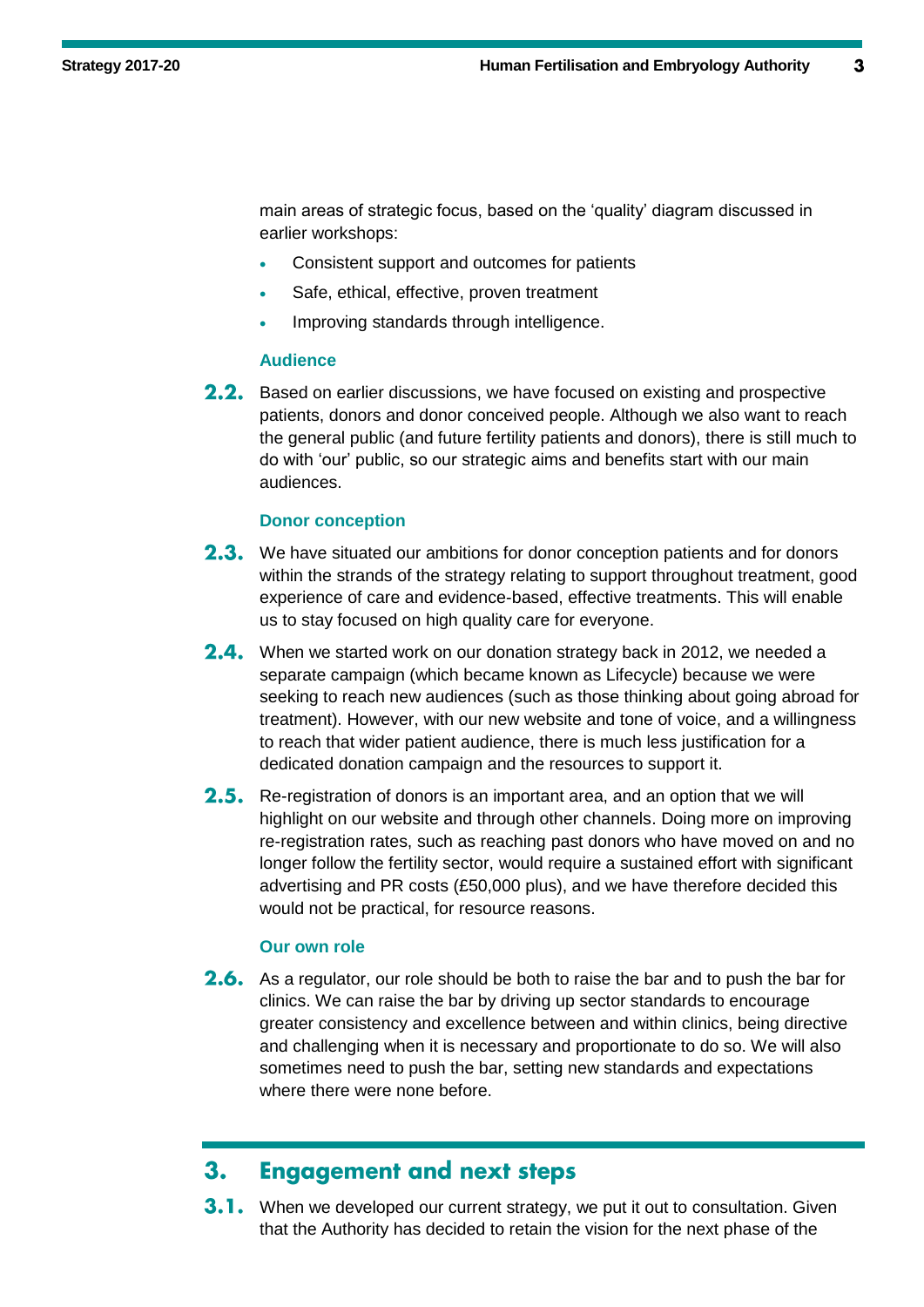strategy and that it builds on what we have achieved so far, we don't think there is a need to have such a wide consultation and research exercise this time.

- **3.2.** Instead, we will discuss the developing new strategy with stakeholders at meetings in the autumn and winter, and we will continue the strategy conversation with staff. We also plan to arrange some focus groups with patients in the winter.
- **3.3.** In November, we will bring you the feedback gathered so far, for discussion. This will help us to shape a final draft, ready for sign off at the January Authority meeting. We will also bring a draft business plan for 2017-18 and an outline of the work for the following two years.
- **3.4.** Our plan is to publish the strategy on 1 April, with a launch slightly earlier at our annual conference. It is anticipated that we will be able to make the finished document shorter and more concise than the attached annex, once we have obtained the stakeholder input, in keeping with the general design of the current strategy.

#### **Questions for the Authority** 4.

- 4.1. We are not, at this stage, asking members to sign off a final strategy. Rather, we are asking that you approve it as a draft outline strategy that we can discuss with stakeholders during the autumn.
- **4.2.** At this stage, we would, in particular, welcome thoughts on the following areas:
	- Do you think we have taken the right approach in setting the strategy around the different needs of patients and donors through the various stages of treatment and donation?
	- Do you think we have taken the right approach around data and embryo research? Should we be focusing on facilitating patient choice in this area or promoting research and innovation and increasing consent rates?
	- Are you happy with our approach of including donor conception issues in all fertility treatment? And do you agree that the Lifecycle campaign should come to an end (bearing in mind that we will of course continue to use the good work that the campaign has produced)?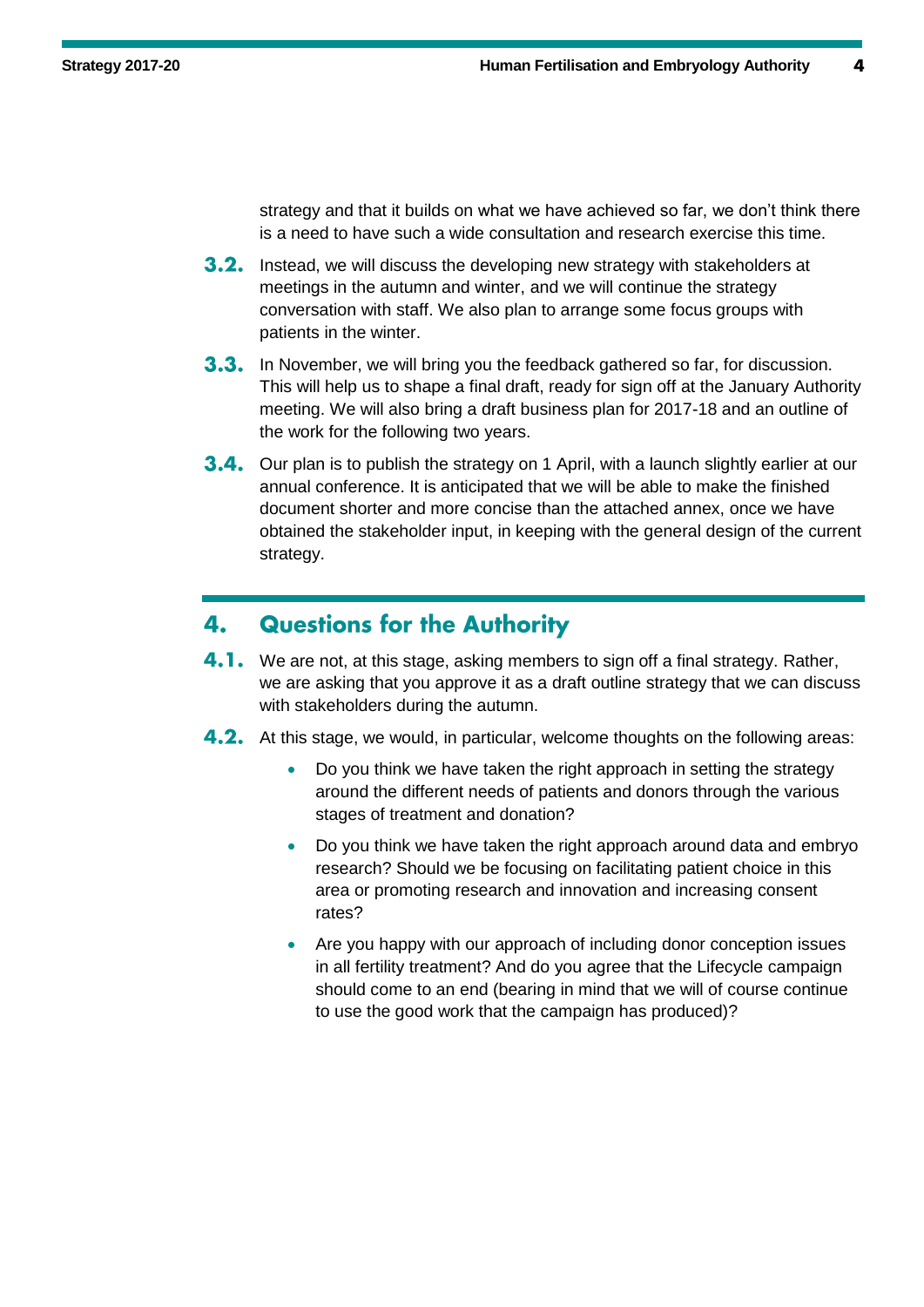# **Annex A: Draft strategy 2017-20**

## **Our vision**

In 2017-2020 we will retain the same strong vision:

#### **High quality care for everyone affected by assisted reproduction**

Our strategy over the past three years has focused on developing new information systems and services to further our vision for high quality care. We now have:

- New information for patients and donors to help them understand their options, research treatments and find the clinic that is best for them
- Easy-to-understand measures of quality in clinic services
- A patient ratings system for clinics, encouraging better support through treatment
- A new, simpler data submission and clinic performance system, allowing clinics better oversight of their data and their outcomes
- A new HFEA register of treatments, enabling better analysis of treatments, outcomes and trends in clinical practice.

Through our 2017-2020 strategy, we will capitalise on these new services to reap the benefits for patients, donors and for clinics. We will make sure that patients get access to the right information, at each stage of their fertility journey and that they have a good experience of treatment, whatever the outcome. And we want to ensure that the clinical service they receive is consistent, evidence based, effective and represents good value for money. Our role as the regulator is to drive up sector standards, identifying areas that require some improvement, drawing on our data and our regulatory intelligence.

The following drivers inform our new strategy:

- Although standards have improved over recent years, clinics still need to be more consistent within the areas they offer, and to improve in some particular areas of service, for example consent taking and support for patients and donors.
- Not all treatments offered are safe, effective, ethical and proven.
- Patients sometimes struggle to find accurate, good quality information, at various points in their research and treatment.
- The improvements we have made to our data systems and information services make it possible for us to do more to meet patients' needs and to focus on areas for improvement in clinics.

## What do we want for patients, donors and donor-conceived people?

Patients, donors and donor-conceived people are at the heart of our strategy, and our work. Having completed extensive user research with our audiences whilst developing our new services, we know that patients and donors go through a number of stages in their journey through fertility services, and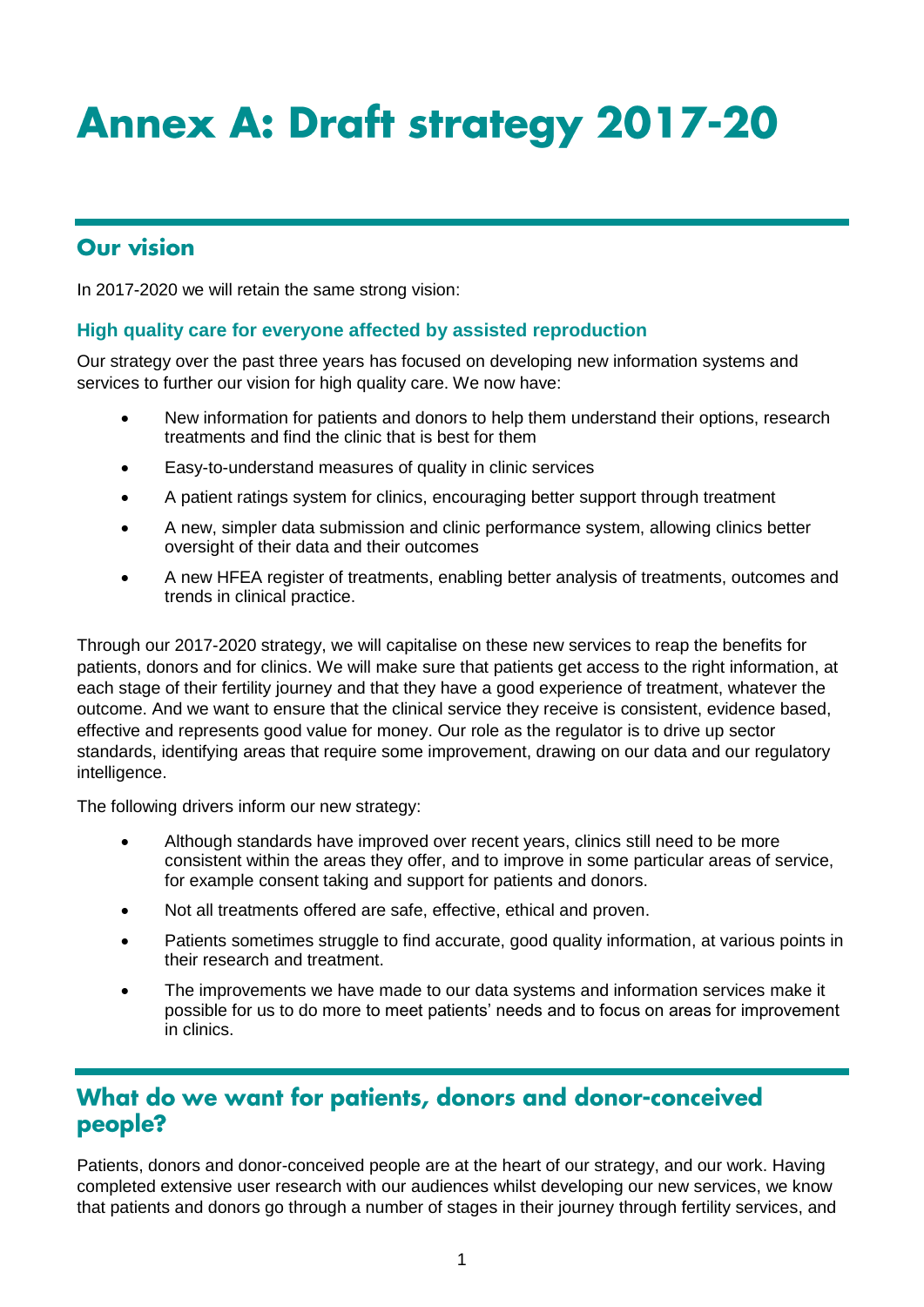may interact with us, as well as with clinics, at each stage. In deciding what objectives and actions will improve the quality of care, we will focus on the varying needs people have as they go through each stage.

## **Early research on fertility and IVF or donation**

Prospective patients and donors, and their partners/families, need to be able to find information to help them understand their options, where to go for further advice and what steps to take next.

#### **Our goals:**

- Those in need of information can easily find and use our website, can learn about us and our role, and can readily find information that is useful and relevant and that informs their next steps.
- Prospective patients realise that they should seek an assessment and diagnosis first, before commencing IVF or other treatment (in case this is not the right option for them), and feel equipped to obtain this assessment.
- Patients start treatment with a realistic idea of their chances of success.

## **Contact with a clinic and making initial treatment or donation decisions**

People who have decided that they will seek treatment (or become a donor) and have contacted a clinic, need more detailed information to help them make choices and be prepared for treatment or donation.

#### **Our goals:**

- When patients or donors first walk into a clinic, they know what they should expect, what questions to ask, and what initial decisions they may need to make. They feel prepared and are able to get more out of the initial conversation as a result.
- Patients know that whichever clinic they go to, it will be well-regulated, safe, appropriately licensed and working constructively with its regulator to address any problems.
- Patients understand in advance what the price of a treatment at a given clinic will be, and whether or not they can get any NHS funding.
- Patients understand the risks of having a multiple birth and the advantages of having a single embryo transfer if possible, subject to individual considerations with their doctor.

## **Having treatment or being a donor**

People who are in treatment, or are donating, need a deeper understanding of particular topics (eg, additional treatments they are offered, consent, donating spare embryos) and need good support through treatment to know how to ask a question or raise an issue regarding their care.

#### **Our goals:**

- Patients and donors have a consistently positive and safe experience of care, including properly taken consents (eg, for treatment, legal parenthood, storage of gametes or embryos, use of data for research) and experience wrap-around support from the clinic at all stages, regardless of outcome.
- Patients (and also clinicians, researchers and others) turn first to the HFEA for a clear, unbiased and authoritative explanation of scientific developments and current treatment types, and can clearly see whether or not there is established evidence of the efficacy and safety of a given treatment.
- People are able to make informed choices and challenge or question if they are offered an unproven treatment.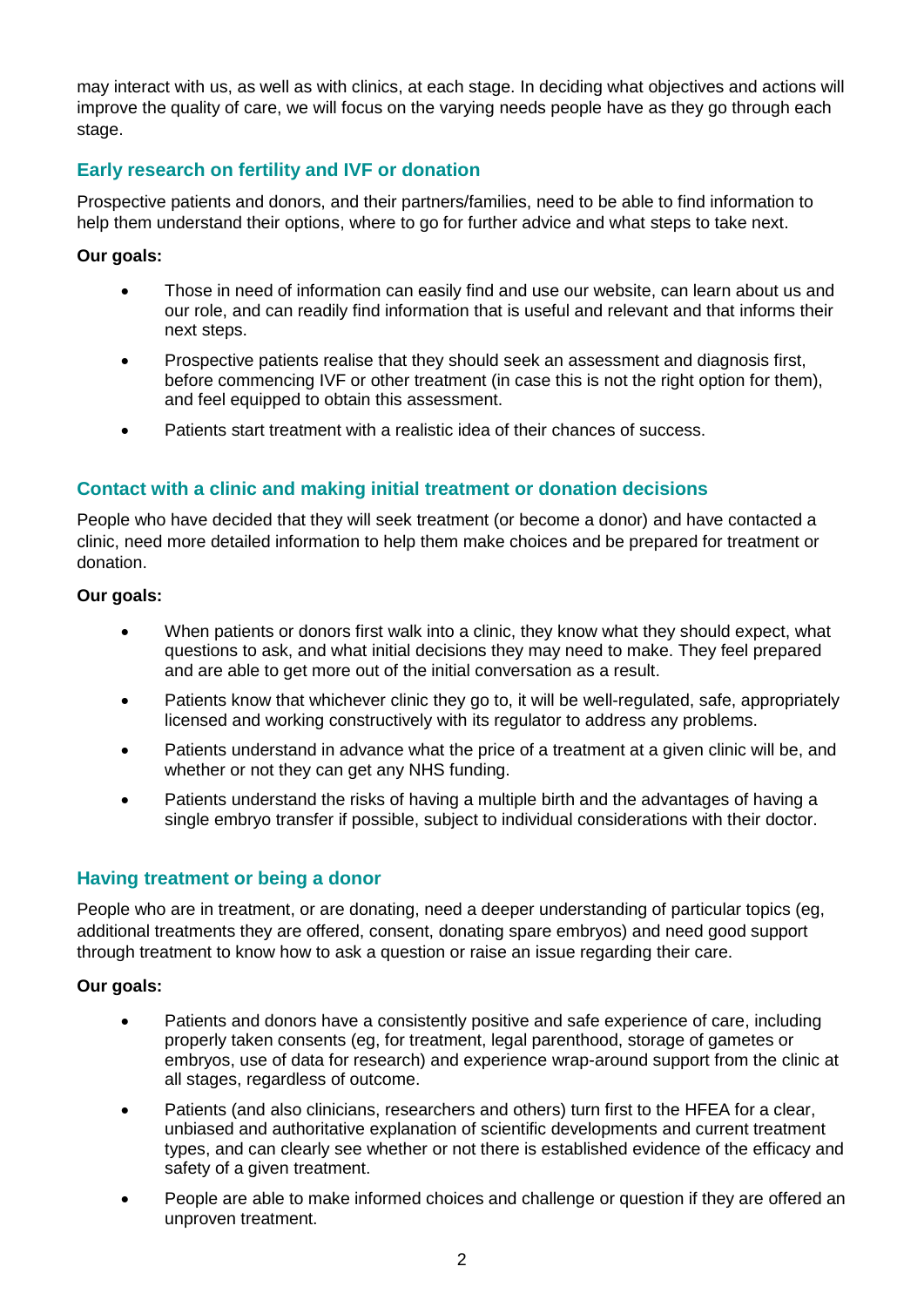Patients know that they can take part in research (whether embryo research or research using their data) what they need to consider before doing so and how it might benefit future patients.

### **Treatment / donation outcomes and longer term needs**

People who have completed at least one treatment cycle, whether successful or not, or who have donated, may require further information, emotional support, and in the event of an unsuccessful outcome they will have 'what next' questions and decisions to make.

#### **Our goals:**

- At the end of their treatment, patients will have paid what they expected to pay.
- Regardless of the outcome of their treatment, but especially if it was unsuccessful, patients know they should expect appropriate care and support from the clinic beyond their final treatment cycle.
- Donors, parents and donor-conceived people understand how and where their information has been stored, the responsibilities of the clinic and the HFEA, what their rights are, and how to apply to access information from the Register.
- Patients, donors and donor-conceived people can have confidence that their clinic has fully understood the importance of their life-long role as an information guardian and information provider, and that the clinic staff are rigorous in meeting their responsibilities through excellent and timely records management and data submission practices to the HFEA Register.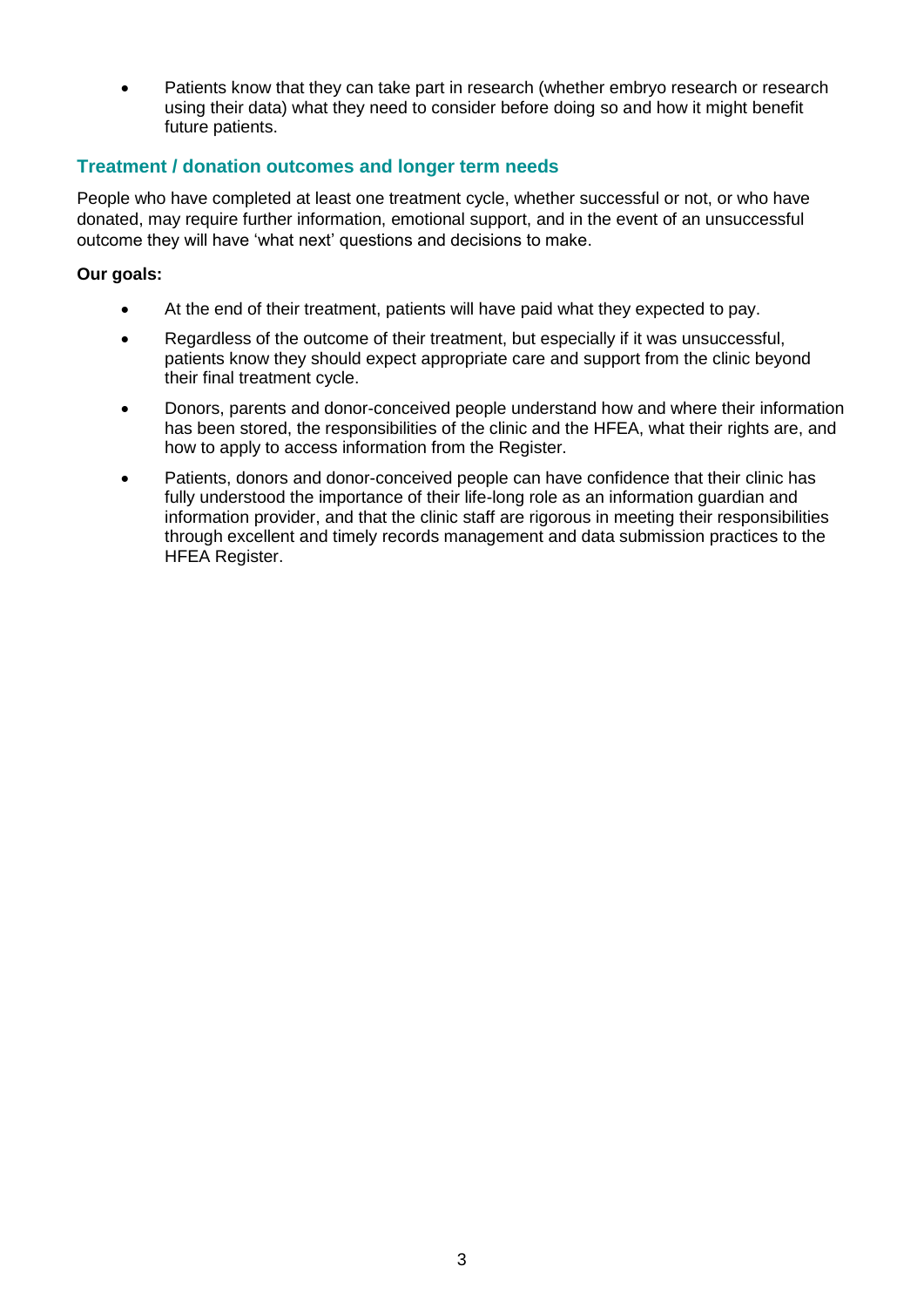## **Elements of quality**

Based first and foremost on the above patient-focused considerations, this diagram summarises the issues that we believe our new strategy should include in order to achieve our quality goals.

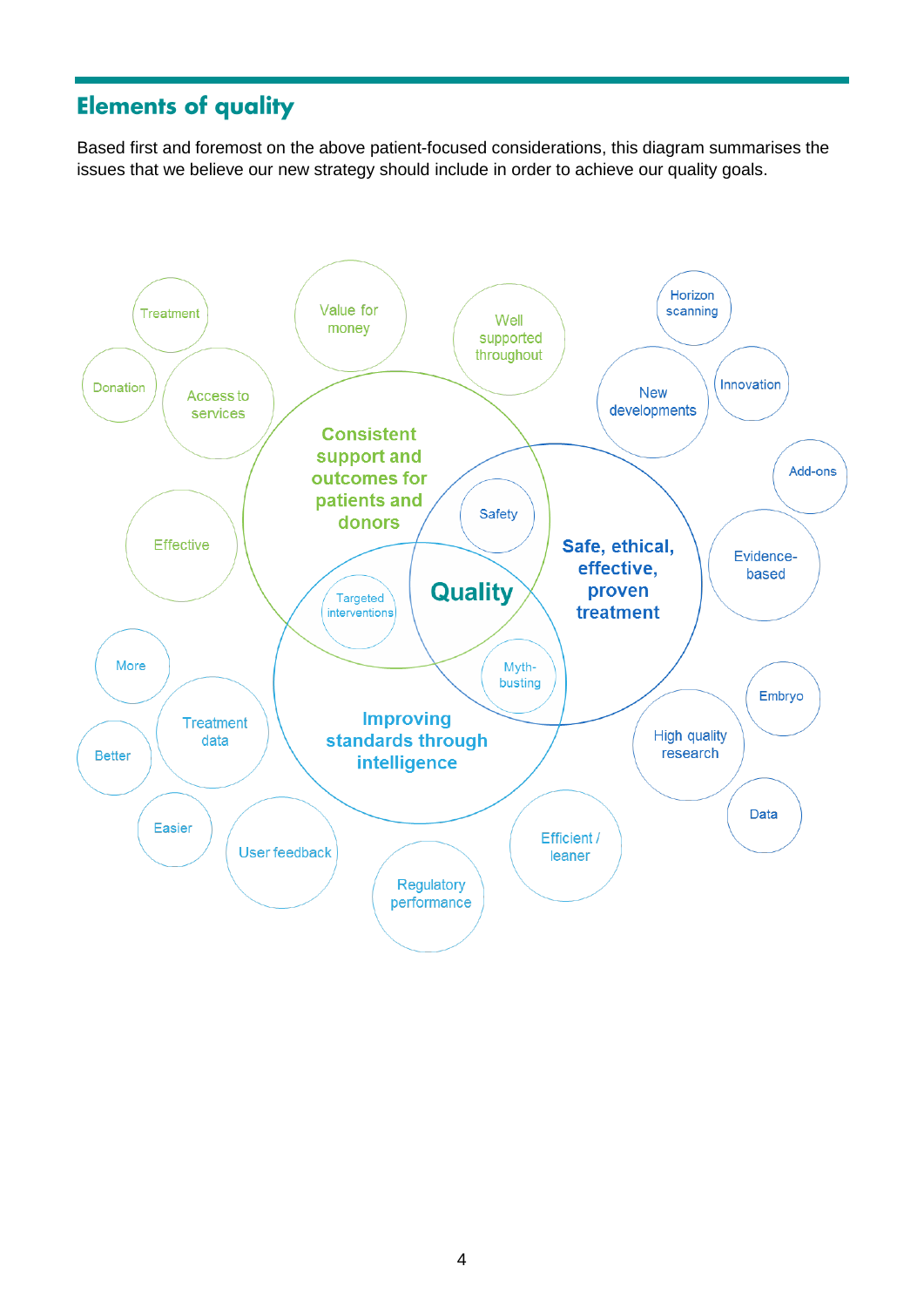# **Consistent support and outcomes for patients and donors**

| <b>Patient needs</b>   | <b>What should change?</b>                                                                                                                                                                                                                                                                                                                                                                                                                                                                                                                                                              | How should we approach this?                                                                                                                                                                                                                                                                                                                                                                                                                                                                                                                                                                                                                                                                                                                                                                                                                                                  | <b>Outcomes and measures of</b><br><b>SUCCESS</b>                                                                                                                                                                                                                                                                                                                                                                                                                                                                                                                       |
|------------------------|-----------------------------------------------------------------------------------------------------------------------------------------------------------------------------------------------------------------------------------------------------------------------------------------------------------------------------------------------------------------------------------------------------------------------------------------------------------------------------------------------------------------------------------------------------------------------------------------|-------------------------------------------------------------------------------------------------------------------------------------------------------------------------------------------------------------------------------------------------------------------------------------------------------------------------------------------------------------------------------------------------------------------------------------------------------------------------------------------------------------------------------------------------------------------------------------------------------------------------------------------------------------------------------------------------------------------------------------------------------------------------------------------------------------------------------------------------------------------------------|-------------------------------------------------------------------------------------------------------------------------------------------------------------------------------------------------------------------------------------------------------------------------------------------------------------------------------------------------------------------------------------------------------------------------------------------------------------------------------------------------------------------------------------------------------------------------|
| Effective<br>treatment | Birth rates are, and will remain, an<br>obvious prime concern for patients.<br>Our aim should be to increase birth rates<br>if this is possible, and to ensure that<br>other outcomes (including multiple births)<br>are addressed within our thinking.<br>Using the new data presentation on our<br>website as the starting point, we will work<br>with our professional stakeholders to<br>uncover, with the help of our data, any<br>areas where there is scope for improving<br>success rates further without driving up<br>multiple births or having any other<br>adverse effects. | Making headway in this area will be<br>challenging, and will require a lot of<br>thought, including consideration of the<br>various available statistics and their<br>meaning.<br>Our main tactics will be:<br>Look at this topic afresh, and with the<br>$\bullet$<br>help of our professional stakeholders.<br>More sector-wide analysis, such as<br>$\bullet$<br>the impact of emerging treatments on<br>birth rates.<br>Analysing and exploring the data for<br>$\bullet$<br>different factors such as patient age.<br>Identify areas where there is genuine<br>$\bullet$<br>scope to improve success rates and<br>make them more consistent without<br>driving up multiple births.<br>By publishing open and transparent<br>$\bullet$<br>comparative information, empower<br>patients to drive clinic improvements<br>- to the extent that these are<br>needed/possible. | Patients start treatment with a realistic<br>idea of their chances of success.<br>Patients understand the risks of<br>having a multiple birth and the<br>advantages of having a single embryo<br>transfer if possible, subject to<br>individual considerations with their<br>doctor.<br>Measures:<br>To be able to define success and what<br>affects it.<br>To have reconfigured the debate about<br>'success' according to our new<br>understanding of it, including multiple<br>births.<br>To be able to actively promote a set of<br>substantiated success factors. |
| Value for money        | Patients often raise concerns about the<br>cost of treatment.<br>We would like to see informed and<br>discerning patients, expecting the price<br>quoted to be the price paid, and for these<br>charges to represent good value in return                                                                                                                                                                                                                                                                                                                                               | A benchmarking exercise for treatment<br>costs in IVF is underway and this will<br>provide some initial transparency as a<br>starting point.<br>Our main tactics will be:                                                                                                                                                                                                                                                                                                                                                                                                                                                                                                                                                                                                                                                                                                     | Patients understand in advance what<br>the price of a treatment at a given<br>clinic will be, and whether or not they<br>can get any NHS funding.<br>At the end of their treatment, patients<br>will have paid what they expected to<br>pay.                                                                                                                                                                                                                                                                                                                            |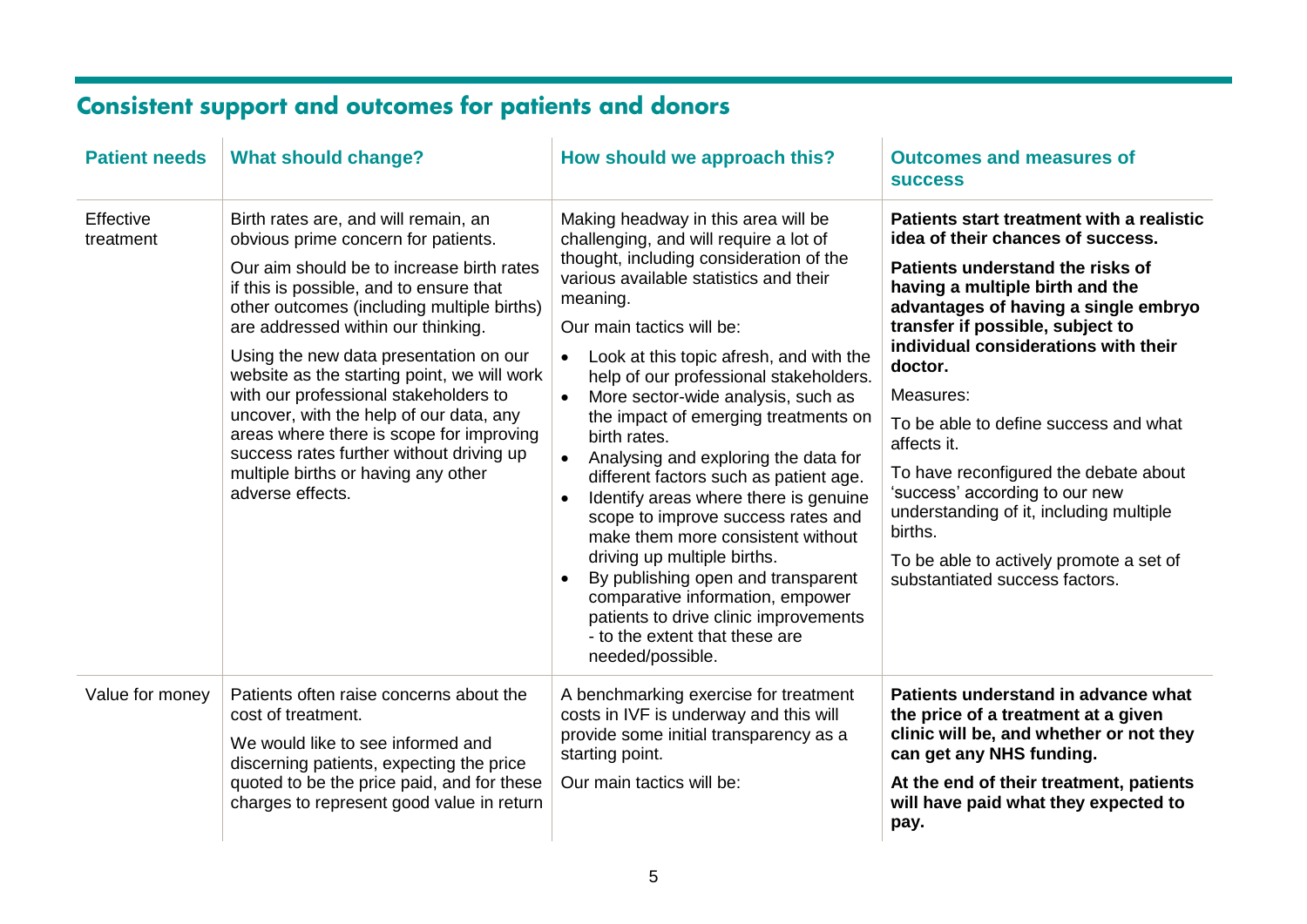| <b>Patient needs</b>                             | <b>What should change?</b>                                                                                                                                                                                                                                                                                                                                                                                                                                                  | How should we approach this?                                                                                                                                                                                                                                                                                                                                                                                                                                                                                                              | <b>Outcomes and measures of</b><br><b>SUCCESS</b>                                                                                                                                                                                                                                                                                                                                                                |
|--------------------------------------------------|-----------------------------------------------------------------------------------------------------------------------------------------------------------------------------------------------------------------------------------------------------------------------------------------------------------------------------------------------------------------------------------------------------------------------------------------------------------------------------|-------------------------------------------------------------------------------------------------------------------------------------------------------------------------------------------------------------------------------------------------------------------------------------------------------------------------------------------------------------------------------------------------------------------------------------------------------------------------------------------------------------------------------------------|------------------------------------------------------------------------------------------------------------------------------------------------------------------------------------------------------------------------------------------------------------------------------------------------------------------------------------------------------------------------------------------------------------------|
|                                                  | for effective and proven treatments and<br>services.<br>Patients should be able to compare<br>treatment costs and payment packages<br>with each other and between clinics,<br>equipped with more knowledge about<br>each of the things they might be charged<br>for, so that people are able to negotiate<br>or shop around.<br>NHS commissioners should pay a fair<br>price for fertility services.                                                                        | To examine the benchmarking report<br>$\bullet$<br>when it is available, and consider<br>how we can use the information.<br>To encourage further feedback from<br>patients, especially on aspects that<br>are common sources of concern.<br>To get feedback from patients<br>$\bullet$<br>through our website as to whether<br>they paid what they expected to pay<br>at the outset.                                                                                                                                                      | Measures:<br>Patients question costs more often and<br>behave more like consumers when<br>discussing prices with clinics. (Survey<br>and analysis of website feedback.)<br>Ultimately, less variation in the price of<br>treatment (through specific research to<br>see whether or not this is the case).                                                                                                        |
| Good access (to<br>treatment and to<br>donation) | Although the position is better in<br>Scotland than in the rest of the UK,<br>access to NHS cycles and to treatment<br>using donated gametes (particularly<br>sperm) remains inconsistent and<br>problematic for many people seeking<br>treatment. NHS provision is in some<br>difficulty in places.<br>There is fairly good availability of donor<br>eggs, but much less availability of donor<br>sperm.<br>We also believe access to sperm<br>donation could be improved. | Our main tactics will be:<br>To inform those thinking about going<br>$\bullet$<br>abroad for treatment how they might<br>get access at home.<br>To encourage more and better<br>$\bullet$<br>support for people going through the<br>donation process (both patients and<br>donors).<br>To get relevant information to the<br>$\bullet$<br>right patients, promoting it through<br>the right channels.<br>To work with clinics, sperm banks<br>$\bullet$<br>and voluntary organisations to<br>improve the availability of donor<br>sperm. | Those in need of information can<br>easily find and use our website, can<br>learn about us and our role, and can<br>readily find information that is useful<br>and relevant and that informs their<br>next steps.<br>Measures:<br>People understand the process and the<br>hurdles, and are prepared for treatment<br>(measured through patient/donor<br>surveys).<br>An increase in UK-based sperm<br>donation. |
| Well supported<br>throughout<br>treatment        | We want to see more support by clinics<br>for patients, particularly those whose<br>treatment is unsuccessful.<br>We believe there is insufficient support<br>and care by clinics, particularly after                                                                                                                                                                                                                                                                       | Our main tactics will be:<br>To define and promote best practice<br>$\bullet$<br>to clinics, above and beyond offering<br>counselling, working with<br>professional stakeholders.                                                                                                                                                                                                                                                                                                                                                         | Prospective patients realise that they<br>should seek an assessment and<br>diagnosis first, before commencing<br>IVF or other treatment (in case this is                                                                                                                                                                                                                                                         |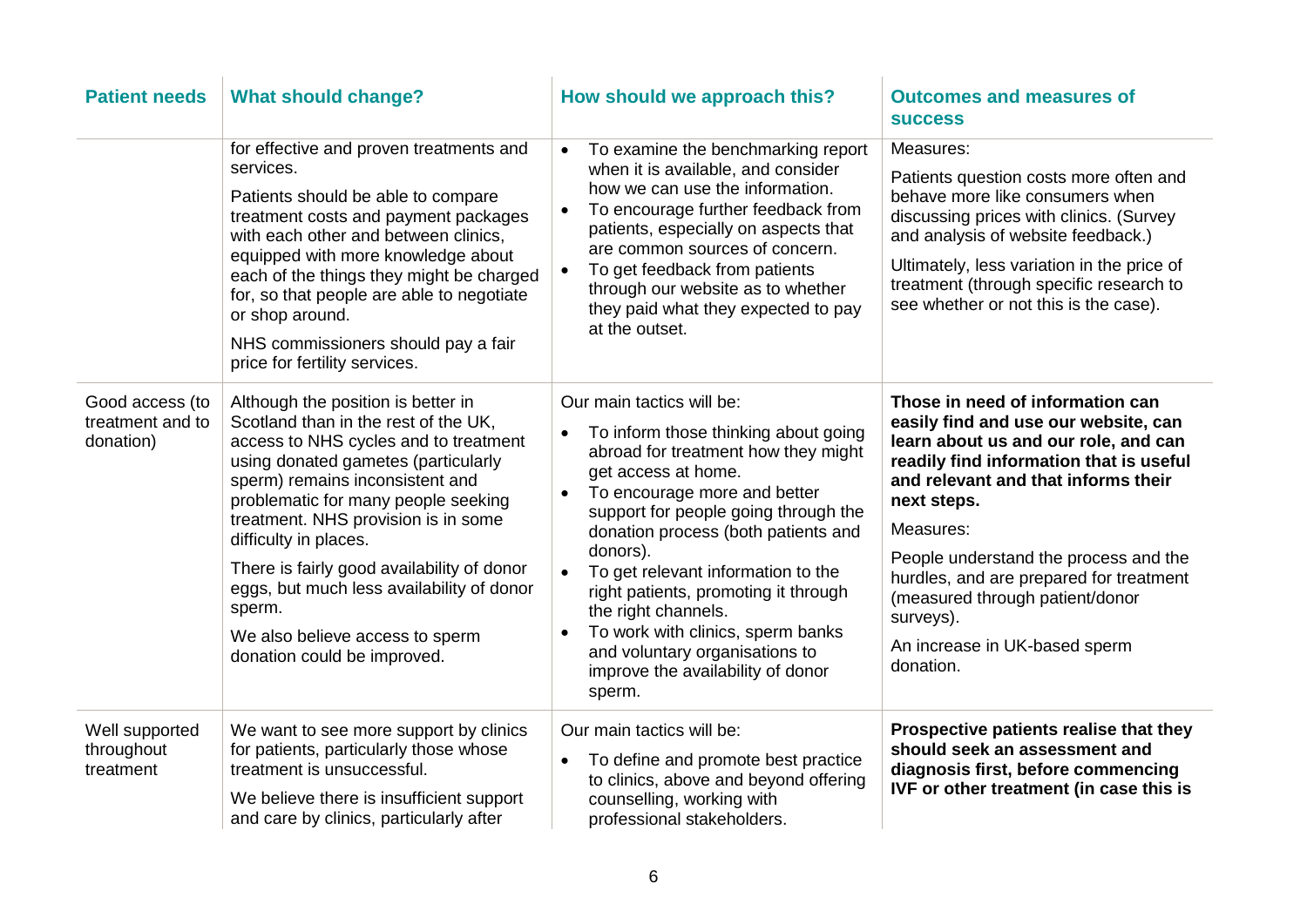| <b>Patient needs</b> | <b>What should change?</b>                                                                                                                                                                                                                                                                                                                                                                                                                                                                                                                                                                                                                                                                                                                                                                                                                      | How should we approach this?                                                                                                                                                                                                                                                                                                                                                                                                                                                                                                                                                                                                                                                              | <b>Outcomes and measures of</b><br><b>SUCCESS</b>                                                                                                                                                                                                                                                                                                                                                                                                                                                                                                                                                                                                                                                                                                                                                                                                                                                                                                                                                                                                                                                                              |
|----------------------|-------------------------------------------------------------------------------------------------------------------------------------------------------------------------------------------------------------------------------------------------------------------------------------------------------------------------------------------------------------------------------------------------------------------------------------------------------------------------------------------------------------------------------------------------------------------------------------------------------------------------------------------------------------------------------------------------------------------------------------------------------------------------------------------------------------------------------------------------|-------------------------------------------------------------------------------------------------------------------------------------------------------------------------------------------------------------------------------------------------------------------------------------------------------------------------------------------------------------------------------------------------------------------------------------------------------------------------------------------------------------------------------------------------------------------------------------------------------------------------------------------------------------------------------------------|--------------------------------------------------------------------------------------------------------------------------------------------------------------------------------------------------------------------------------------------------------------------------------------------------------------------------------------------------------------------------------------------------------------------------------------------------------------------------------------------------------------------------------------------------------------------------------------------------------------------------------------------------------------------------------------------------------------------------------------------------------------------------------------------------------------------------------------------------------------------------------------------------------------------------------------------------------------------------------------------------------------------------------------------------------------------------------------------------------------------------------|
|                      | unsuccessful treatment, when patients<br>tell us that the final bill is also the final<br>contact from the clinic. We also believe<br>that 'support' includes facilitating easy<br>access to high quality counselling,<br>making time to explain treatment<br>recommendations and other advice in<br>depth, or helping people to understand<br>consent requirements, storage limits,<br>data held and its future importance,<br>depending on the patient's needs and<br>situation.<br>People's emotional experience of care in<br>clinics can be improved. We could help<br>clinics to recognise what should<br>constitute best practice in this area.<br>Donors need better support in<br>preparation for donation and in giving<br>information about themselves to be share<br>with donor conception parents and<br>donor-conceived children. | To ensure best practice is applied to<br>$\bullet$<br>donors and donor-conceived people<br>as well as to patients.<br>To be clear with clinics that good<br>$\bullet$<br>support includes both post-treatment<br>care and information for donor<br>conceived people in the future; and<br>that 'treatment' has a much longer<br>duration and impact than just the<br>clinical period of time when a patient<br>is attempting to get pregnant.<br>To highlight and promote particular<br>$\bullet$<br>issues we believe are relevant.<br>To make excellent support for<br>$\bullet$<br>patients a core message.<br>To continue to focus on this -<br>$\bullet$<br>including at inspection. | not the right option for them), and feel<br>equipped to obtain this assessment.<br>Patients and donors have a<br>consistently positive and safe<br>experience of care, including properly<br>taken consents (eg, for treatment,<br>legal parenthood, storage of gametes<br>or embryos, use of data for research)<br>and experience wrap-around support<br>from the clinic at all stages,<br>regardless of outcome.<br>When patients or donors first walk<br>into a clinic, they know what they<br>should expect, what questions to ask,<br>and what initial decisions they may<br>need to make. They feel prepared and<br>are able to get more out of the initial<br>conversation as a result.<br>Regardless of the outcome of their<br>treatment, but especially if it was<br>unsuccessful, patients know they<br>should expect appropriate care and<br>support from the clinic beyond their<br>final treatment cycle.<br>Measures:<br>Patient and donor feedback through<br>website and surveys.<br>Inspection focus (once best practice is<br>agreed and shared), with tracking of<br>findings over time (including patient |

feedback obtained on or before

inspection) to see if support is improving.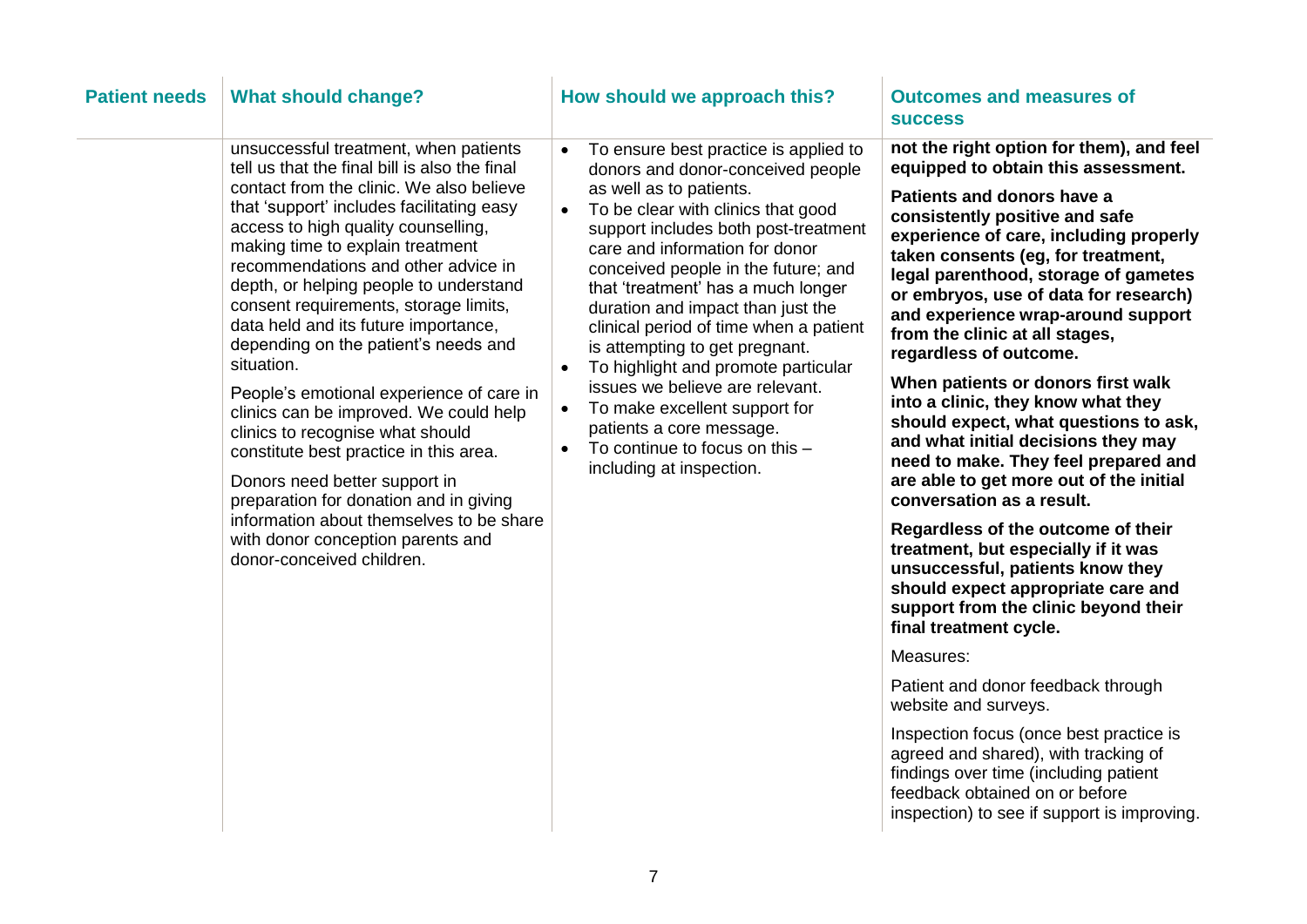| <b>Patient needs</b>                                     | <b>What should change?</b>                                                                                                                                                                                                                                                                                                                                                                                                                                                                                                                                                                                                                                                                                                                                                                                                                                                                            | How should we approach this?                                                                                                                                                                                                                                                                                                                                                                                                                                                                                                                                                                                                                                                                                                                                                       | <b>Outcomes and measures of</b><br><b>SUCCESS</b>                                                                                                                                                                                                                                                                                                                                                    |
|----------------------------------------------------------|-------------------------------------------------------------------------------------------------------------------------------------------------------------------------------------------------------------------------------------------------------------------------------------------------------------------------------------------------------------------------------------------------------------------------------------------------------------------------------------------------------------------------------------------------------------------------------------------------------------------------------------------------------------------------------------------------------------------------------------------------------------------------------------------------------------------------------------------------------------------------------------------------------|------------------------------------------------------------------------------------------------------------------------------------------------------------------------------------------------------------------------------------------------------------------------------------------------------------------------------------------------------------------------------------------------------------------------------------------------------------------------------------------------------------------------------------------------------------------------------------------------------------------------------------------------------------------------------------------------------------------------------------------------------------------------------------|------------------------------------------------------------------------------------------------------------------------------------------------------------------------------------------------------------------------------------------------------------------------------------------------------------------------------------------------------------------------------------------------------|
| Safe, regulated<br>care, with<br>consistent<br>standards | We want patients to be offered high<br>quality treatment at the right stage in<br>their pathway. This includes advising<br>patients on initial contact about the need<br>to seek an assessment and diagnosis<br>before setting out on a particular course<br>of action.<br>Our inspection regime ensures<br>continuous good regulation, but we know<br>that there is still scope for improvement<br>in clinics in a number of areas,<br>particularly consent.<br>We want to encourage an increase in the<br>quality and consistency of the service<br>provided between inspections. We will<br>have easier access to a range of data<br>following IfQ, some of which will<br>prospectively enable us to make more<br>targeted regulatory interventions and<br>provide more frequent information to<br>clinics on some aspects of their<br>compliance (such as timely data<br>submission to the HFEA). | In recent years, we have worked hard to<br>become more consistent, clearer and<br>more transparent in our regulatory<br>approach. We include success rates,<br>multiple births data and information about<br>incidents and alerts in our inspection<br>reports. However, multiple non-<br>compliances are still too common on<br>inspection.<br>Our main tactics will be:<br>To develop a more strategic view of<br>how much a clinic needs to do to<br>meet (or get up to) key performance<br>benchmarks.<br>To work out constructive ways of<br>$\bullet$<br>using our data and the skills of our<br>inspectorate to help clinics to be<br>more compliant, more of the time.<br>To persuade, encourage, and<br>$\bullet$<br>regulate clinics in the interests of<br>consistency. | Patients know that whichever clinic<br>they go to, it will be well-regulated,<br>safe, appropriately licensed, and<br>working constructively with its<br>regulator to address any problems.<br>Measures:<br>Reduction in average/median number of<br>critical, major and other compliances,<br>over time.<br>Reduction in number of clinic incidents<br>over time, owing to increased<br>compliance. |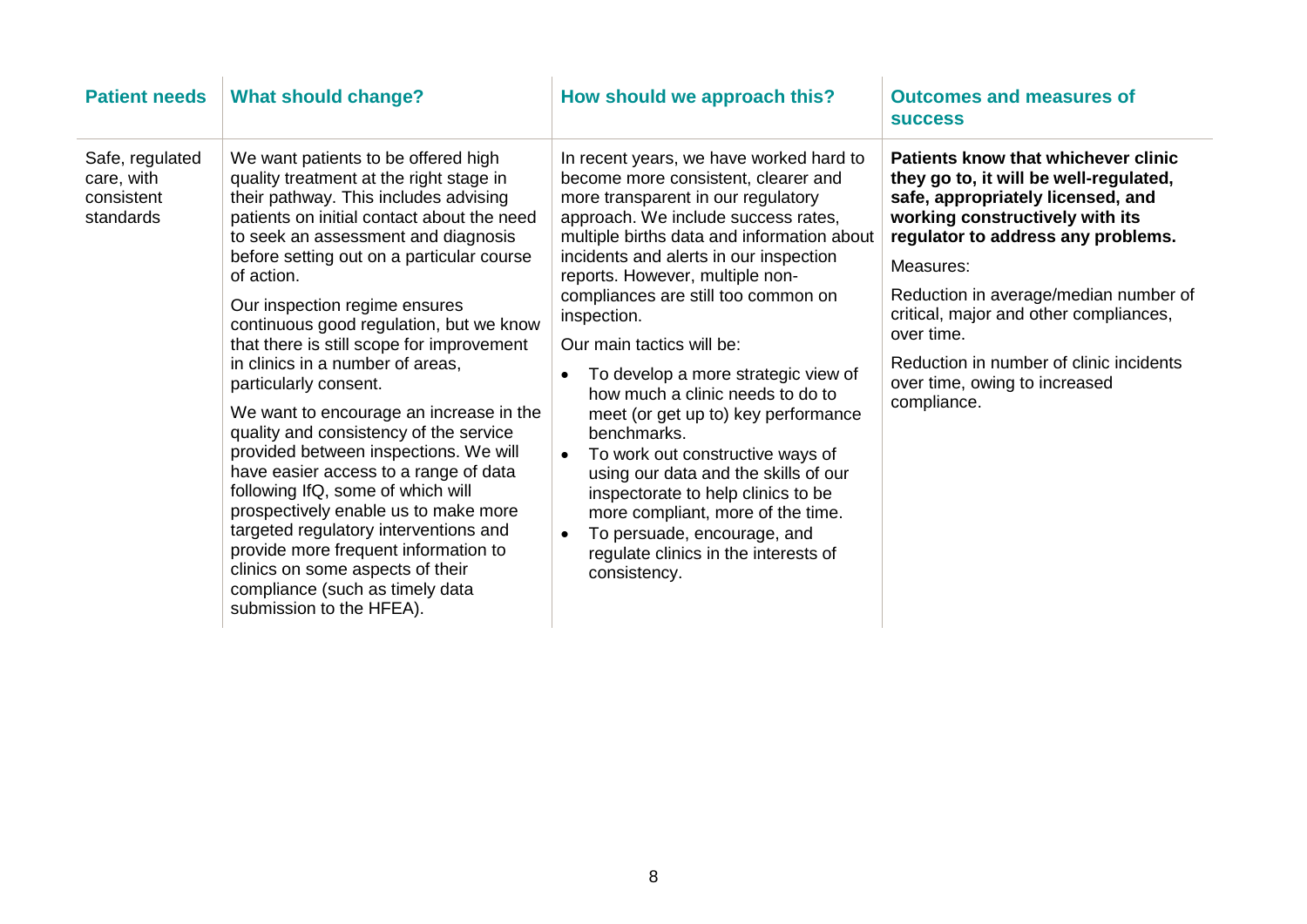## Safe, ethical, effective, proven treatment

| <b>Patient need</b>                                                                | <b>What should change?</b>                                                                                                                                                                                                                                                                                                                                                                                                                                                                                                                                                                                                                                                                                                                                                                                                                                                                                                                                                                                                                                       | How should we approach this?                                                                                                                                                                                                                                                                                                                                                                                                                                                                                                                                                                                                                                                                                                                                                                                                                                                                                                                                                                                                                                                                                                                         | <b>Outcomes and measures of</b><br><b>SUCCESS</b>                                                                                                                                                                                                                                                                                                                                                                                                                                                                                                                                                                                                                                                                                                                                                                                                                                                                                                                  |
|------------------------------------------------------------------------------------|------------------------------------------------------------------------------------------------------------------------------------------------------------------------------------------------------------------------------------------------------------------------------------------------------------------------------------------------------------------------------------------------------------------------------------------------------------------------------------------------------------------------------------------------------------------------------------------------------------------------------------------------------------------------------------------------------------------------------------------------------------------------------------------------------------------------------------------------------------------------------------------------------------------------------------------------------------------------------------------------------------------------------------------------------------------|------------------------------------------------------------------------------------------------------------------------------------------------------------------------------------------------------------------------------------------------------------------------------------------------------------------------------------------------------------------------------------------------------------------------------------------------------------------------------------------------------------------------------------------------------------------------------------------------------------------------------------------------------------------------------------------------------------------------------------------------------------------------------------------------------------------------------------------------------------------------------------------------------------------------------------------------------------------------------------------------------------------------------------------------------------------------------------------------------------------------------------------------------|--------------------------------------------------------------------------------------------------------------------------------------------------------------------------------------------------------------------------------------------------------------------------------------------------------------------------------------------------------------------------------------------------------------------------------------------------------------------------------------------------------------------------------------------------------------------------------------------------------------------------------------------------------------------------------------------------------------------------------------------------------------------------------------------------------------------------------------------------------------------------------------------------------------------------------------------------------------------|
| New and<br>emerging<br>treatments/<br>developments<br>Evidence based<br>treatments | Scientific stories are frequently poorly<br>reported or sensationalised, giving<br>patients and others an incorrect<br>impression of what is possible and what<br>the evidence is saying. The evidence<br>itself (published research) is written by<br>expert scientists and is often not readily<br>available outside academia, or an<br>accessible read for those without<br>scientific training.<br>We want to increase patients' insight into<br>subjects they may be researching, like<br>potential new treatments, and we want to<br>ensure they do not have unrealistic<br>expectations about these.<br>We want to ensure that patients have the<br>right treatment for them, at the right time<br>(ie, they are not offered IVF too soon and<br>they are not offered more high-tech<br>interventions than they need).<br>We also want to ensure that when<br>patients are offered treatment 'add-ons',<br>they can obtain information as to the<br>efficacy and safety of such treatments,<br>which will normally have an associated<br>additional cost. | Our new website has clear and impartial<br>material to help patients and others make<br>sense of complex scientific information.<br>We also have a respected scientific<br>committee to assess the evidence and to<br>help develop information on established<br>and emerging treatments. We are able to<br>monitor outcome data on existing<br>treatments.<br>To gain further traction on this issue, our<br>main tactics will be:<br>To be an up to date information<br>$\bullet$<br>provider, with regularly updated<br>accessible factual information about<br>new and emerging topics (eg, gene<br>editing in research).<br>To refine the statistical and scientific<br>$\bullet$<br>data we present so that it is as easy<br>as possible to understand.<br>To establish a myth-busting or rapid<br>$\bullet$<br>intervention function within the HFEA<br>to correct misperceptions or incorrect<br>reporting.<br>To use our channels including social<br>$\bullet$<br>media to inform patients and the<br>wider public.<br>To define for clinics, in guidance,<br>$\bullet$<br>what good quality treatment is $-$ what<br>works, what doesn't. | Patients (and also clinicians,<br>researchers and others) turn first to<br>the HFEA for a clear, unbiased and<br>authoritative explanation of scientific<br>developments and current treatment<br>types, and can clearly see whether or<br>not there is established evidence of<br>the efficacy and safety of a given<br>treatment.<br>People are able to make informed<br>choices and challenge or question if<br>they are offered an unproven<br>treatment.<br>Measures:<br>Surveying patients to check that they can<br>find and understand the written<br>information we provide, and that they can<br>make intelligent choices or challenge<br>clinic staff if they are offered a dubious<br>treatment add-on.<br>Guidance being completed and in place<br>for clinics.<br>Clear and up to date information on our<br>website about treatment types, new<br>treatments, emerging science,<br>developments in genetics and genomics,<br>and treatment add-ons. |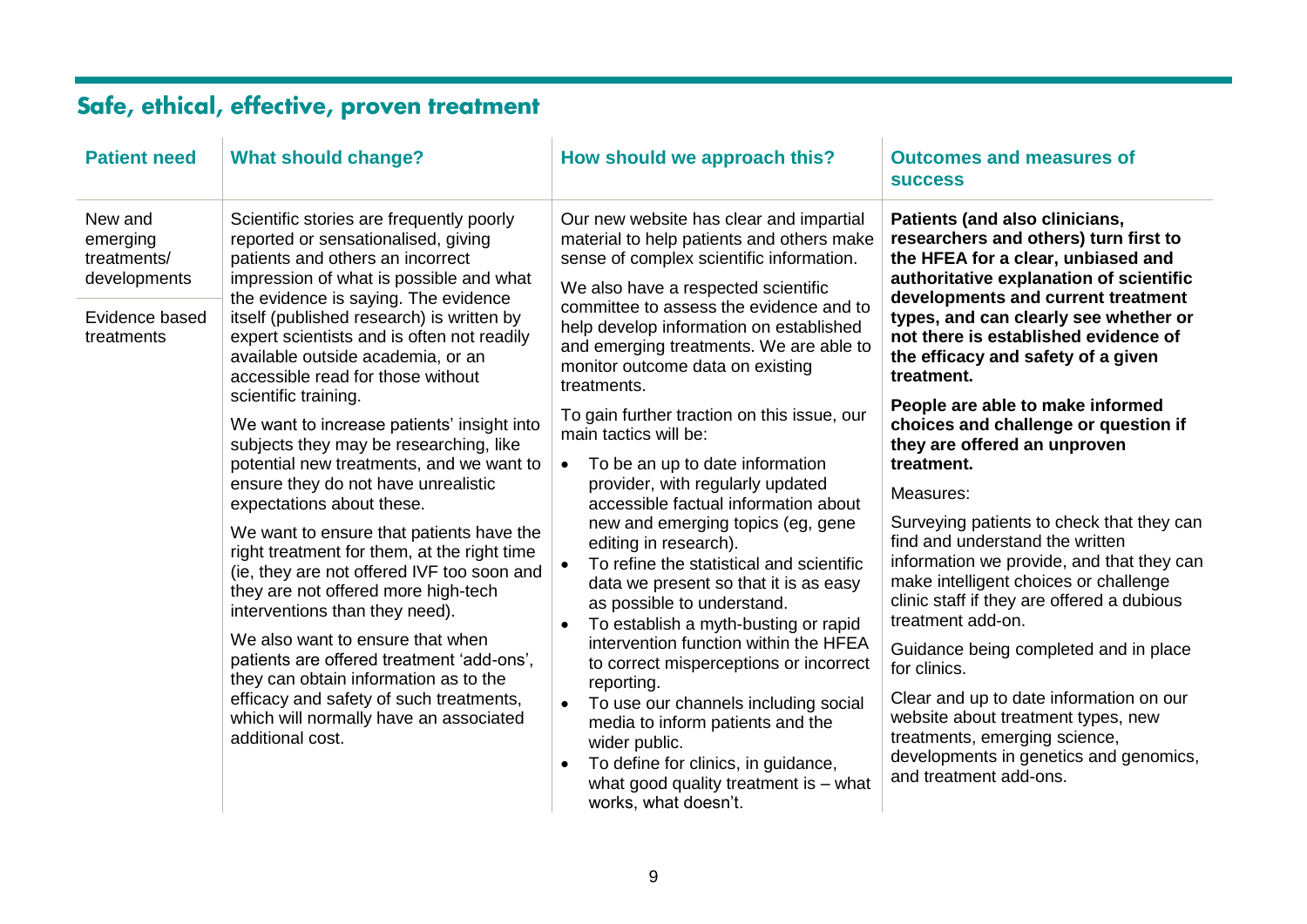| <b>Patient need</b>                           | <b>What should change?</b>                                                                                                                                                                                                                                                                                                                                                                                                                                                                                                                                                                                                                                                                                                                                                   | How should we approach this?                                                                                                                                                                                                                                                                                                                                                                                                                                                                                                    | <b>Outcomes and measures of</b><br><b>SUCCESS</b>                                                                                                                                                                                                                                                                                                                                                                                                 |
|-----------------------------------------------|------------------------------------------------------------------------------------------------------------------------------------------------------------------------------------------------------------------------------------------------------------------------------------------------------------------------------------------------------------------------------------------------------------------------------------------------------------------------------------------------------------------------------------------------------------------------------------------------------------------------------------------------------------------------------------------------------------------------------------------------------------------------------|---------------------------------------------------------------------------------------------------------------------------------------------------------------------------------------------------------------------------------------------------------------------------------------------------------------------------------------------------------------------------------------------------------------------------------------------------------------------------------------------------------------------------------|---------------------------------------------------------------------------------------------------------------------------------------------------------------------------------------------------------------------------------------------------------------------------------------------------------------------------------------------------------------------------------------------------------------------------------------------------|
|                                               |                                                                                                                                                                                                                                                                                                                                                                                                                                                                                                                                                                                                                                                                                                                                                                              | To incentivise clinics to run an<br>$\bullet$<br>effective, safe and ethical service,<br>using our regulatory mechanisms<br>where appropriate.<br>To make clear which treatment add-<br>ons are proven, effective and safe<br>and which ones either lack an<br>evidence base or have been found to<br>be ineffective.                                                                                                                                                                                                           |                                                                                                                                                                                                                                                                                                                                                                                                                                                   |
| High quality<br>research (data<br>and embryo) | Both forms of research are supported<br>through our research regulation function<br>and our Register data research panel.<br>Some inspections uncover examples of<br>consent to the use of data for research<br>being incorrectly reported to the HFEA,<br>or not being properly sought, which could<br>have serious consequences.<br>We want to see an increase in patient<br>consent rates for research (where they<br>wish to), and for those consents to be<br>fully informed and recorded properly so<br>that patients can be confident their<br>personal data or embryos will only be<br>used in ways they have consented to.<br>We want data researchers and embryo<br>researchers to be able to access the data<br>and the embryos that they need for their<br>work. | A policy project in the second half of the<br>2016/17 business year will review our<br>embryo research policies, and this work<br>will inform our approach.<br>Our main tactics will be:<br>To promote and explain research<br>$\bullet$<br>findings and research in progress<br>(both licensed research and data<br>research).<br>To encourage more patients to<br>$\bullet$<br>participate in both data research and<br>donating embryos for research.<br>(More to be developed stemming from<br>this year's policy project.) | Patients know that they can take part<br>in research (whether embryo research<br>or research using their data), what<br>they need to consider before doing so<br>and how it might benefit future<br>patients.<br>Measures:<br>That patients can easily donate embryos<br>to research where they want to and<br>research centres can gain access to<br>donated embryos for their projects.<br>Higher rate of consent to research from<br>patients. |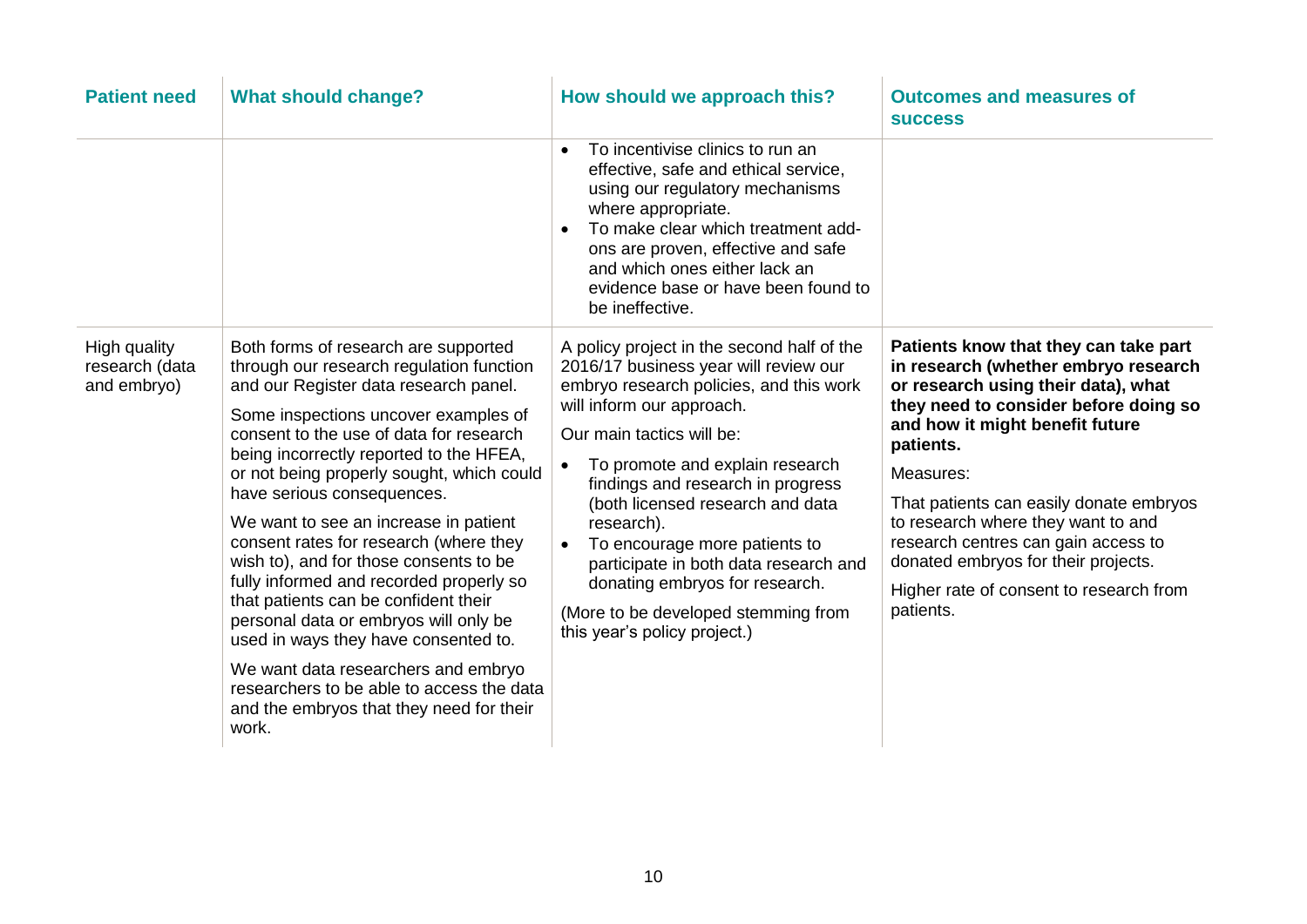# Improving standards through intelligence

| <b>Patient need</b>                                                                                                                                      | <b>What should change?</b>                                                                                                                                                                                                                                                                                      | How should we approach this?                                                                                                                                                                                                                                                                                                                                                                                                                                                                                                                                                                                                                                                                                                                              | <b>Outcomes and measures of</b><br><b>SUCCESS</b>                                                                                                                                                                                                                                                                                                                                                                                                                                                                                                                                                                                                                                                                                                                                     |
|----------------------------------------------------------------------------------------------------------------------------------------------------------|-----------------------------------------------------------------------------------------------------------------------------------------------------------------------------------------------------------------------------------------------------------------------------------------------------------------|-----------------------------------------------------------------------------------------------------------------------------------------------------------------------------------------------------------------------------------------------------------------------------------------------------------------------------------------------------------------------------------------------------------------------------------------------------------------------------------------------------------------------------------------------------------------------------------------------------------------------------------------------------------------------------------------------------------------------------------------------------------|---------------------------------------------------------------------------------------------------------------------------------------------------------------------------------------------------------------------------------------------------------------------------------------------------------------------------------------------------------------------------------------------------------------------------------------------------------------------------------------------------------------------------------------------------------------------------------------------------------------------------------------------------------------------------------------------------------------------------------------------------------------------------------------|
| Use treatment<br>data in our<br>Register and our<br>inspection<br>intelligence to<br>drive<br>improvements in<br>treatment<br>standards and<br>outcomes. | Our new data systems allow us to make<br>better use of treatment data.<br>We want to turn this, and our inspection<br>intelligence, into useful and reliable<br>information, that can be analysed and<br>published more easily and quickly, and<br>that can drive various quality<br>improvements for patients. | To make full use of our treatment data,<br>we will need to adopt the following main<br>tactics:<br>To produce an information strategy<br>$\bullet$<br>setting out how we will use our data,<br>with what tools, to what ends and<br>with what outputs.<br>To ensure that we have enough<br>$\bullet$<br>analytical capability and capacity to<br>get more value from the data we<br>hold.<br>To use our improved data, together<br>$\bullet$<br>with our scientific sources, to<br>radically improve the range and<br>quality of information available to<br>patients and others.<br>To use our data to improve the<br>$\bullet$<br>quality of NHS commissioning<br>decisions, and therefore the quality<br>and standard of care received by<br>patients. | Donors, parents and donor-conceived<br>people understand how and where<br>their information has been stored, the<br>responsibilities of the clinic and the<br>HFEA, what their rights are, and how<br>to apply to access information from<br>the Register.<br>Patients can have confidence that<br>their clinic has fully understood the<br>importance of their life-long role as an<br>information guardian and information<br>provider, and that the clinic staff are<br>rigorous in meeting their<br>responsibilities through excellent and<br>timely records management and data<br>submission practices to the HFEA<br>Register.<br>Measures:<br>Information strategy sets out our plans in<br>this area.<br>Further work to be determined based on<br>the information strategy. |
| Continually able<br>to receive, use<br>and act upon to<br>patient feedback                                                                               | We want to use the new patient rating<br>service on Choose a Fertility Clinic to<br>understand patient experience in clinics<br>and encourage clinics to act on patient<br>concerns. We also want to promote good<br>practice across the sector, based on<br>positive feedback.                                 | With the new information systems and<br>services we have built, our main tactics<br>will be:<br>To collect more patient feedback<br>$\bullet$<br>through new routes; and to analyse it<br>and feed it back into the system as<br>intelligence to inform our activities.                                                                                                                                                                                                                                                                                                                                                                                                                                                                                   | Measures:<br>Improvement in the quality of services<br>and patient/donor support as a result of<br>patient ratings and other feedback<br>Quantifiable increase in the amount and<br>frequency of patient feedback available                                                                                                                                                                                                                                                                                                                                                                                                                                                                                                                                                           |